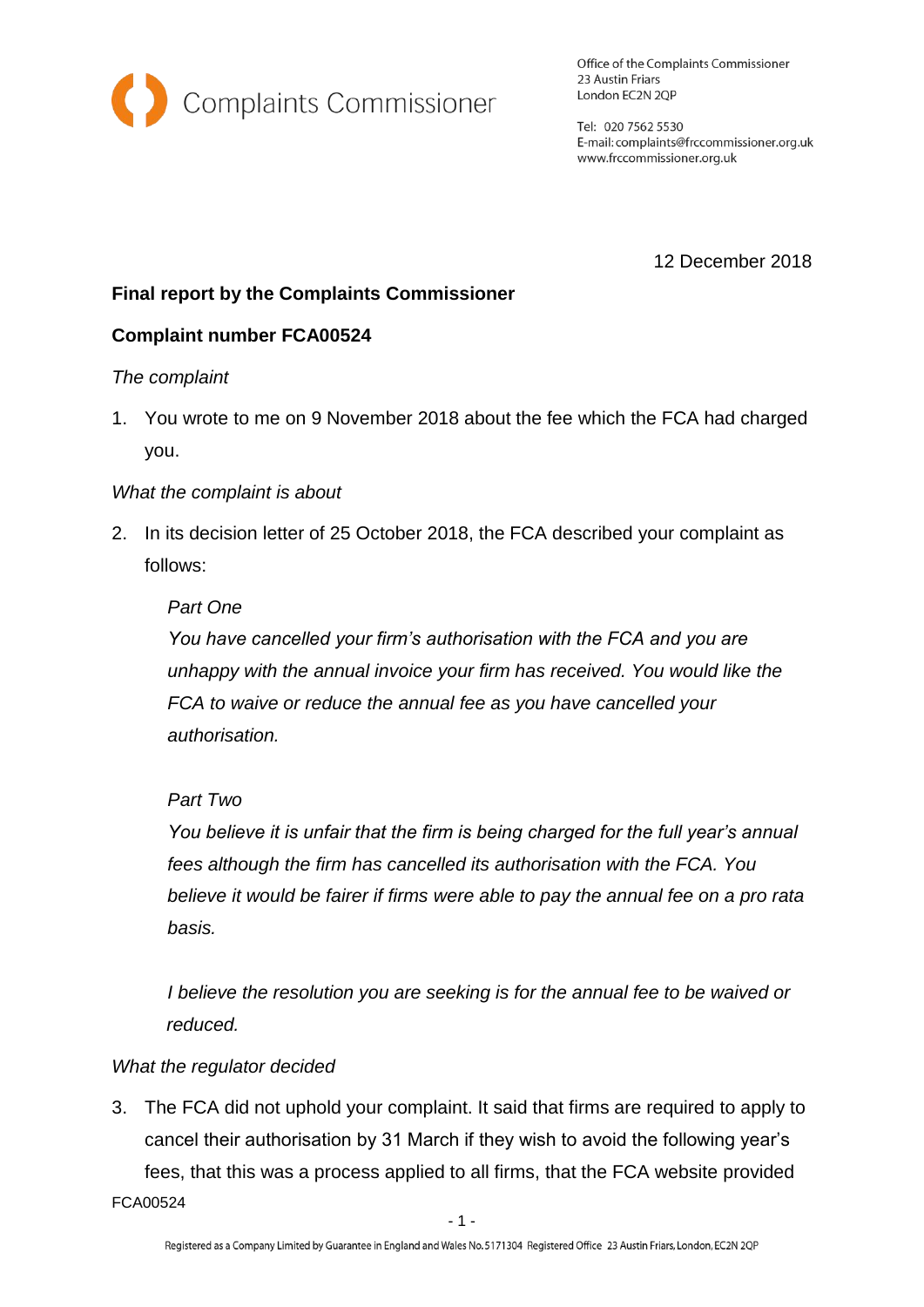clear information on this issue, and that the FCA's Contact Centre also provided advice.

4. The FCA also said that, because the setting of fees was one of the FCA's legislative functions under the Financial Services Act 2012, part two of your complaint was excluded from the Complaints Scheme.

## *Why you are unhappy with the regulator's decision*

5. In your email to me, you said:

*It is grossly unfair that the FCA can countenance charges for a period of one year in which a business has been de registered for more that [sic] half that period. If you cancelled a motor insurance policy mid term, you would not be expected to pay for the whole year, so please would you explain to me why this is any different?*

#### *My analysis*

- 6. I understand your argument; and it would, of course, be possible for the FCA to introduce a system of pro rata fees or rebates for part-year authorisations. That would, however, come at a cost to the overall system.
- 7. The FCA has decided, on policy grounds, to charge in full years, with a cut-off point of 31 March. This has been its practice for several years, and is wellpublicised, as the FCA has explained.
- 8. You are not the only firm which has complained to me about this, and I know that a significant number of firms are unhappy about it, but I am afraid that the FCA is entitled to adopt this policy and, having done so, must apply it fairly. It has done so in your case.
- 9. This complaints scheme is not the means by which FCA rules and policy can be changed. If you want to pursue the policy issue further, I suggest that you might want to raise it with the Smaller Business Practitioner Panel – see <https://www.fca-sbpp.org.uk/background-smaller-business> for further details. I should, however, emphasise that the Panel would not be able to intervene in your individual case – it could only consider the general policy issue.